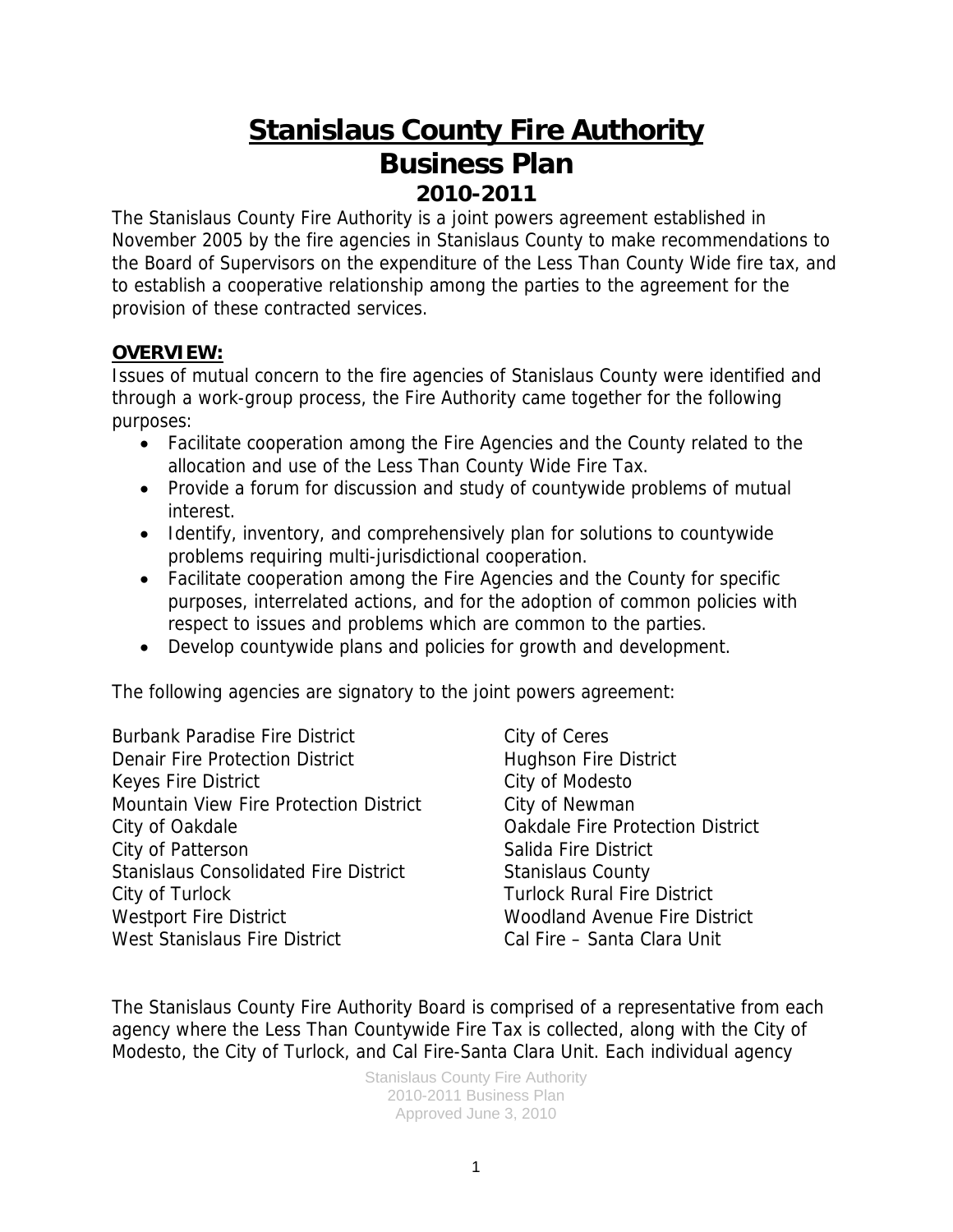adopted a resolution to approve the Joint Powers Agreement in order to participate. Each representative is entitled to one vote. As outlined in the Joint Powers Agreement, the Stanislaus County Fire Warden's Office is the administering agency. The Fire Authority may designate any representative of a member agency to serve as Chairman, Vice-Chairman and Secretary.

The membership of the Stanislaus County Fire Authority adopted formalized Board Policies and Rules of Procedure. These documents provide a framework for the Fire Authority to conduct business.

A quorum of at least one half of the member agencies is required for the Fire Authority to take action. A two-thirds majority of those members present are required to approve all fiscal matters, including the use of the Less Than County-Wide Fire Tax, but not including expenditures of less than \$500.

On an annual basis, the Fire Authority identifies service priorities, performance expectations and funding allocations for those services identified as critical to the fire agencies in Stanislaus County. Then, based on available funding, the group targets achievable service levels. During the process, there are services that have been identified as desirable, but funding constraints do not allow for those services.

It is the intent and purpose of the Fire Authority to achieve the most efficient and effective use of the Less Than County Wide Tax revenues, and to seek partnerships to advance our ability to provide fire and emergency services in Stanislaus County.

Due to a downturn in property taxes, the budget presented in the 2009-2010 Business Plan was modified. Additionally, with the State's suspension of Proposition 1A, approximately \$90,000 was borrowed from this fund by the State. These two factors prompted the Fire Authority to evaluate service levels. In an effort to maintain an acceptable fund balance through the contract periods, the Fire Authority voted to eliminate the Special Operations program as of January 15, 2010. This program was prioritized as  $6<sup>th</sup>$  of the six services provided and was the last program to be put into place.

July 2010 marks the beginning of the fifth year of service contracts. During the 2010- 2011 Fiscal Year, current services will be evaluated and new contracts will be developed.

This report will outline the contracted services in place, and the expectations for the 2010-2011 year.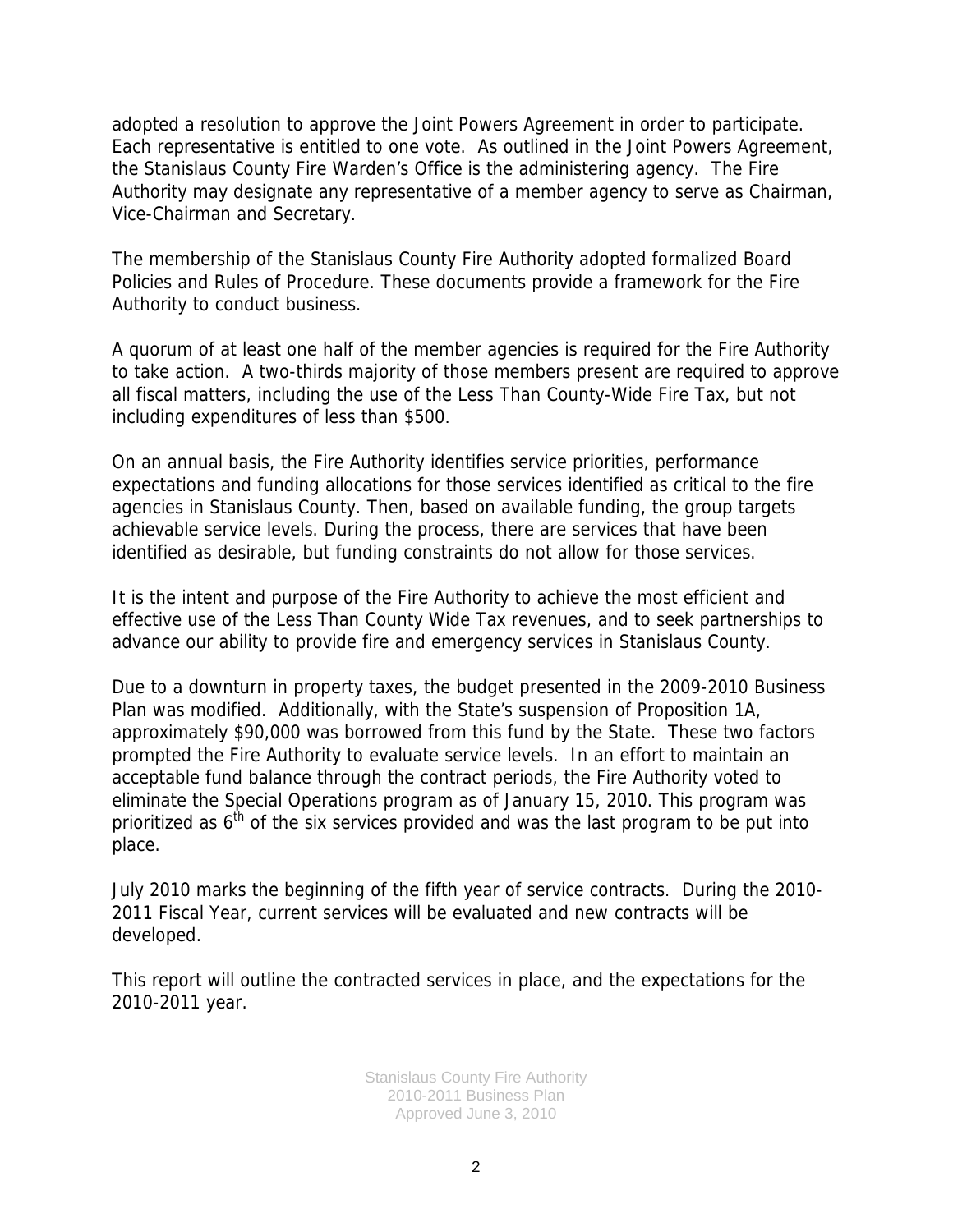## **CONTRACTED SERVICES:**

The following services are will be contracted through Stanislaus County under the recommendation of the Fire Authority through 2010-2011.

| Service:                                         | Provided By:                                     | <b>Contract Period:</b>               |
|--------------------------------------------------|--------------------------------------------------|---------------------------------------|
| <b>Fire Prevention</b>                           | <b>Stanislaus County</b><br>Fire Warden's Office | July 1, 2006<br>June 30, 2011         |
| Fire Investigation                               | City of Modesto<br><b>Fire Department</b>        | July 1, 2006<br>June 30, 2011         |
| <b>Fire Communications</b><br>Coordination       | Salida Fire<br><b>Protection District</b>        | December 1, 2006<br>November 30, 2011 |
| <b>Fire Training Coordination</b>                | Salida Fire<br><b>Protection District</b>        | February 1, 2007<br>January 31, 2012  |
| Administration and Financial<br>Management       | <b>Stanislaus County</b><br>Fire Warden's Office | November 1, 2005<br>Open              |
| <b>Emergency Medical Services</b><br>Coordinator | City of Modesto                                  | July 1, 2010<br>June 30, 2011         |

Each service has identified expectations that were adopted by the Fire Authority. Contracts were recommended through a formal process adopted by the Fire Authority Board. The County Board of Supervisors entered into a formal five year contract with each outside provider agency.

Within several categories there is a desire to expand the service by allocating additional funding in future years, however, with current economic conditions, objectives have been modified to include maintaining service levels with reductions in revenues.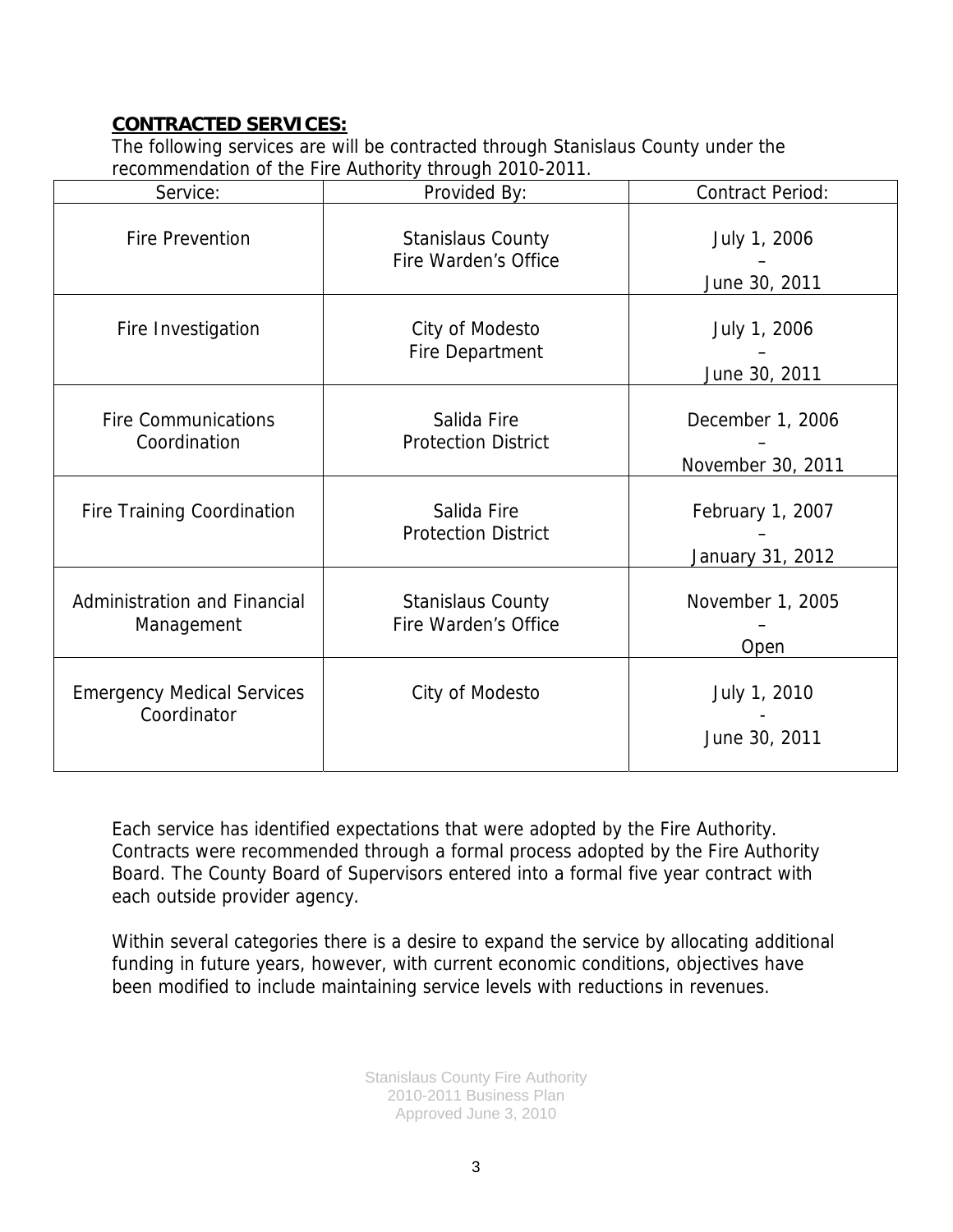## **FIRE AUTHORITY GOALS:**

The following goals were adopted and reaffirmed by the Fire Authority membership:

- Ensure an open environment that provides respectful and professional responsiveness to our community and agency partners.
- Adopt integrated, collaborative, and multi-disciplinary planning to ensure that our community and agency partners are served in an equitable, efficient and effective manner.
- Provide the highest quality of fire, life safety and all risk services through collaborative community and agency partnerships in the areas of fire prevention, fire investigation, training, finance/administration, fire communications and special operations.
- Improve the stability and sustainability of revenue sources to support and enhance the fire, life safety and all risk services on a countywide basis.

## **STRATEGIC PLAN:**

The strategy of the Stanislaus County Fire Authority is to represent the interests of all member agencies by focusing on organizational goals of both the Fire Authority and individual agencies. The following strategies were reaffirmed by the membership:

- Expand and foster mutually beneficial relationships with internal and external fire agencies
- Enhance relationships between fire districts, cities, County agencies, and identified stakeholders
- Achieve a unified voice and strengthen the fire service to meet future challenges
- Be the spokesperson/organization for fire and emergency services countywide?
- Support, develop, and sponsor a comprehensive countywide fire service study
- Provide strategic direction, leadership, and influence to coordinate professional standards
- Encourage member agencies to develop and adopt defined service levels based upon the standards of cover process
- Initiate and support efforts that assist in funding the fire service
- Improve financial stability of the existing programs and services
- Explore financial opportunities
- Develop / maintain analysis and reporting systems that allow effective monitoring of financial performance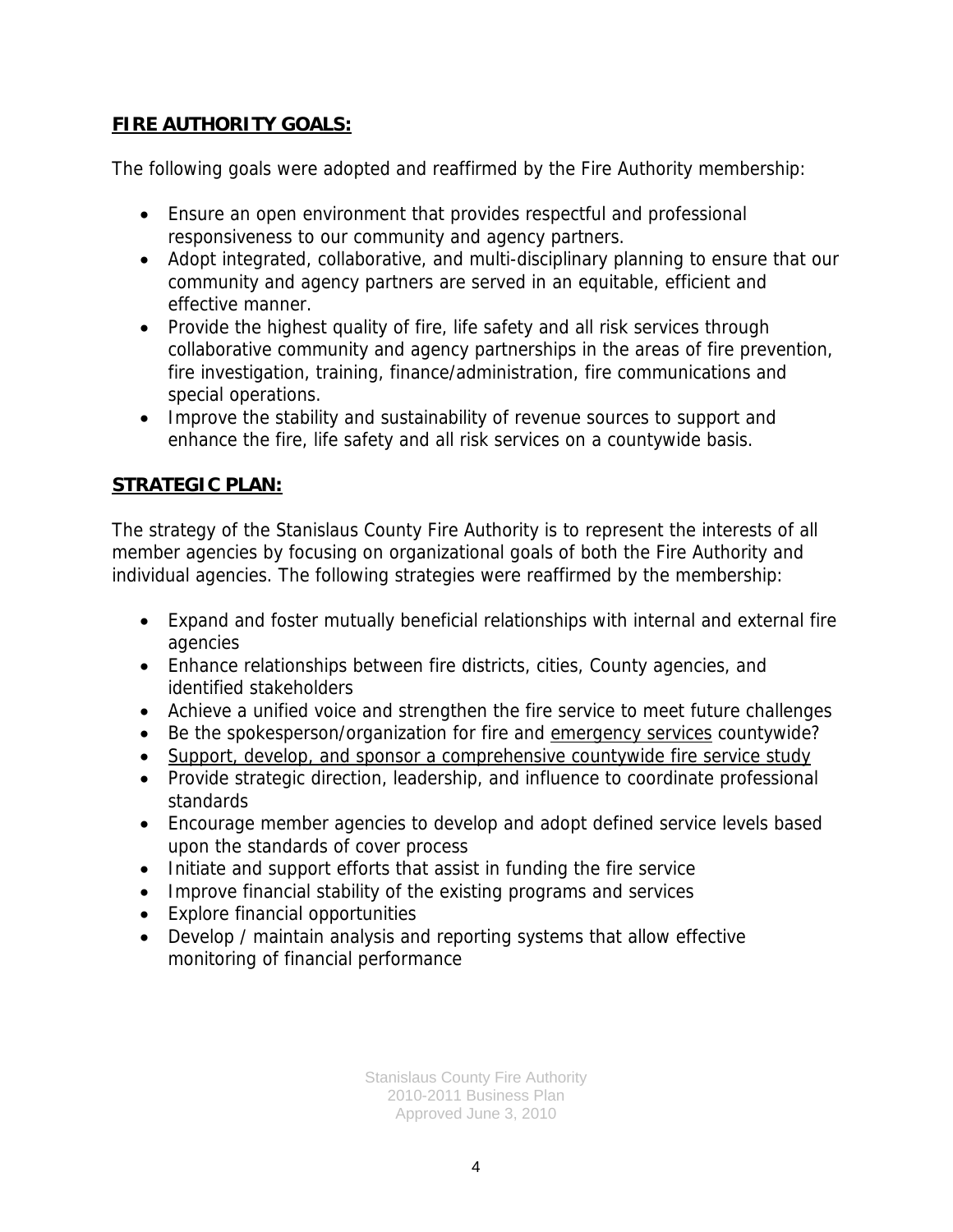### **ACTION PLAN:**

The action plans are defined in an effort to meet the adopted strategies stated above. The Fire Authority recommended contracts for priority services, which are available to all agencies.

The following pages outline the provider's plans, based on the service priorities and expected funding, for the 2010/2011 fiscal year.

Funding the Fire Authority's programs for the fiscal year 2010-2011 is dependant upon the projected Less Than County Wide Fire Tax, projected fire prevention fees, the anticipation of a general fund contribution by Stanislaus County and a continued use of the remaining fund balance. With current economic conditions and the uncertainty of property tax revenues, it has been necessary for the Fire Authority to evaluate service levels. One service provided, Special Operations was discontinued in 2010. In the future, services will be evaluated and re-prioritize the services provided in the next contract cycle.

Securing and protecting the identified funding, while developing and negotiating new contracts are the focus of the Executive Committee in the 2010-2011 fiscal year.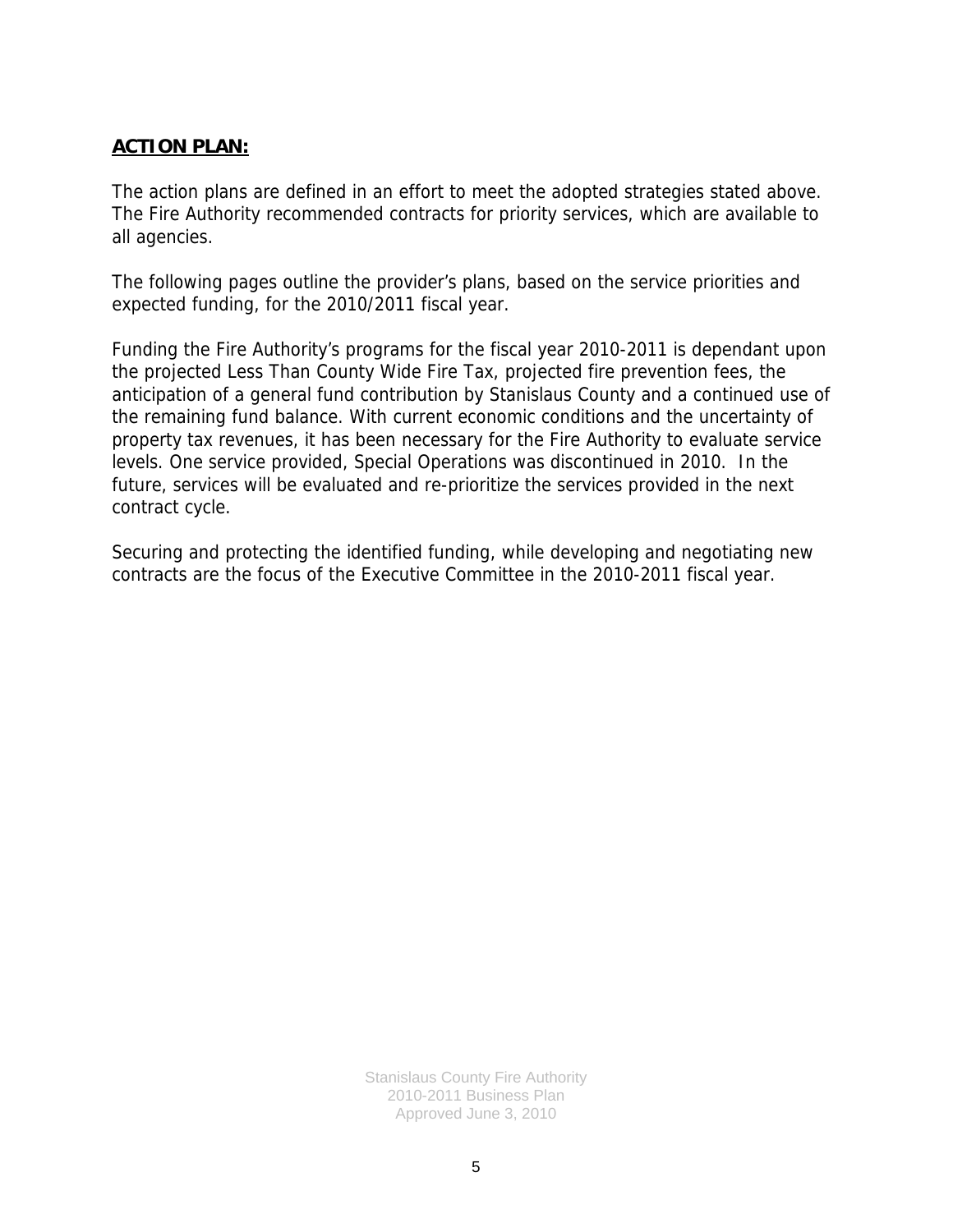# **FINANCE ADMINISTRATIVE SUPPORT SERVICES**

### **Funding \$75,000**

In the 2010-2011 fiscal year, the plan for Finance/Administrative Support Services is to support the Fire Authority by providing oversight of the contracts and the funding available for the services identified by the Fire Authority as priorities; work on the development of new contracts; address issues affecting the fire districts; and seek opportunities to provide for regional solutions to common challenges. Support for the Fire and Rescue Operational Area Coordinator is provided through this program which allows assistance to individual agencies as well as the mutual aid system as a whole.

The plan assumes that the funding level will continue at expected levels, with the planned 4% cost of living increase suspended. However, with current economic conditions, those assumptions may change. Should there be reduction in revenues, there will be reduction in service levels. The programs priorities are to:

- Administer the budget within the County guidelines and process and report to the Fire Authority
- Oversee contracts and contract payments
- Develop new contracts for services
- Provide administrative support to the Fire Authority with agendas, board reports, minutes, conflict of interest statements, and information updates on Fire Warden web-site
- Administer MDC program including billing of participating agencies and processing of all related maintenance contracts and invoices
- Assist fire agencies with financial information, human resources, and administrative issues as requested
- Continue to seek opportunities to fund regional equipment
- Support contracted service providers
- Ensure that Fire Authority members are updated through annual report, business plan, and budget documents
- Attend Executive Committee meetings
- Communicate with county CEO staff and Board of Supervisors regarding the goals, priorities, needs and expectations of the Fire Authority
- Provide support to the Fire and Rescue Operational Area Coordinator
- Hold quarterly meetings for fire district Finance/ Administrative Managers to address mutual concerns and issues
- Administer special projects to support the fire service in Stanislaus County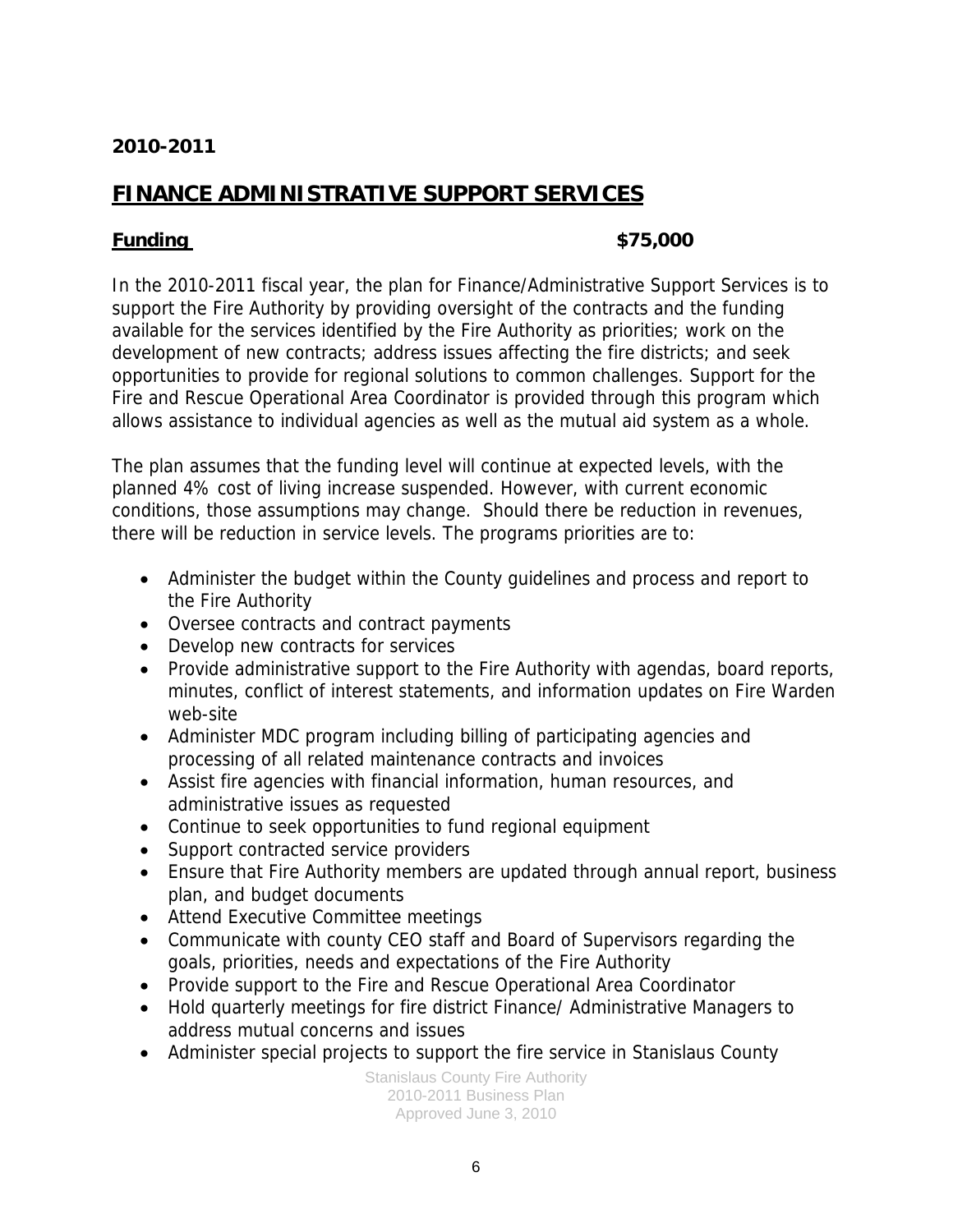# **EMERGENCY MEDICAL SERVICES COORDINATOR**

#### **Funding not to exceed \$40,000 \$40,000**

On May 6, 2010 the Fire Authority voted unanimously (with two members abstaining from the vote) to contract with the City of Modesto for the services of its Emergency Medical Services (EMS) Coordinator. This position has been used widely throughout the fire service in Stanislaus County. In order to document the terms of the arrangement, and share the costs accordingly, the City requested joint funding for the position through the Fire Authority. The City agreed to cover greater than 50% of the cost of the position, with the County, through the Fire Authority, contracting to cover the rest of the cost. This contract is unique in that the Fire Authority did not provide a Request for Proposal, due to the fact that there was no other agency with such a resource available.

Coordination of EMS was identified early on by the Fire Authority as a desired service. The following performance expectations were developed:

- Recommend and assist with the development of goals and objectives of the fire service with respect to EMS
- Develop and implement EMS programs by compiling and evaluating operations and activities, recommend improvements and modifications, prepare reports on activities
- Coordinate the training for the cardio pulmonary resuscitation (CPR) and automated external defibrillator (AED) programs for requesting fire agencies
- Review and update the exposure control program for the fire agencies in the county including drafting policies and procedures, reviewing OSHA mandates, provide training, and reviewing exposure follow up reports
- Represent fire agencies on the Dispatch Quality Assurance Committee to develop guidelines for lift assists, paramedics request for fire, improved communications and provide monthly reports to Fire Authority
- Provide oversight of the Infection Control Program including the development of policies and procedures in compliance with federal and OSHA standards for fire agencies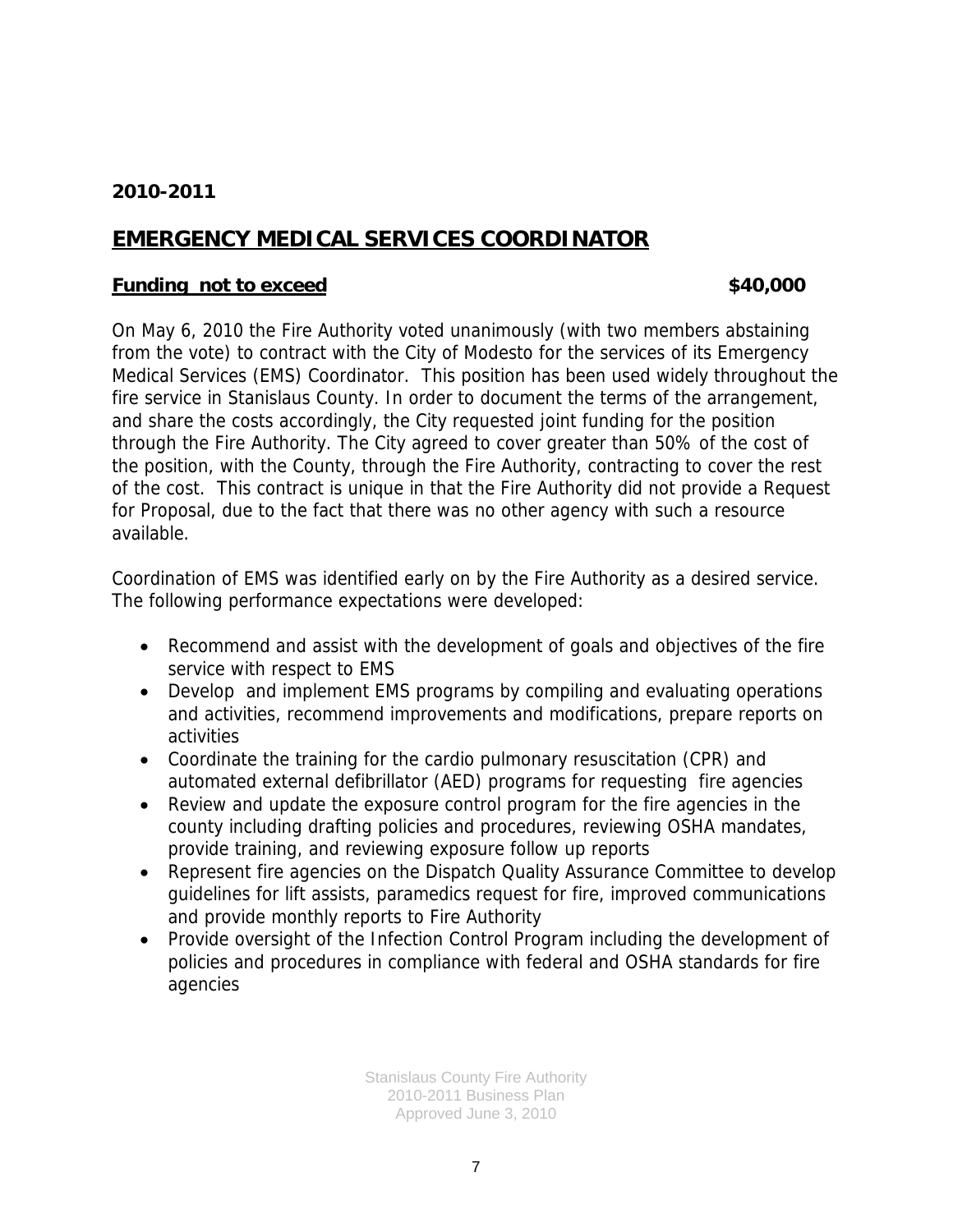## **FIRE COMMUNICATIONS**

#### **Funding \$141,124**

The Fire Communications Coordinator will continue to assist the fire agencies throughout Stanislaus County in 2010-2011 by supporting and enhancing the many systems that provide critical communications capabilities. The action plan assumes that the funding level will continue at expected levels, with the expected 4% cost of living increase suspended. The coordinator will continue to focus on programs that were identified as priorities through the performance expectations, as well as those issues that have become apparent through the past three and a half years of experience. The original plan document identified additional staff to achieve the goals and objectives of this program, however, that is not possible with current funding. During the time this program has been functioning, it has become very apparent that there are demands well beyond what one person can provide. During the 2010-2011 year, the following services will be provided:

- Represent fire service in CAD development
- Represent county fire agencies on SR911 Operational Technical Advisory Committee (OTAC)
- Represent the fire service in Geographic Information Systems (GIS) map development for Stanislaus County.
- Represent Stanislaus County fire agencies in statewide communications groups (CALSIEC and Statewide COML)
- Lead the Communications Advisory Committee as well as the MDC Workgroup (Combined with CAC in '07)
- Continue to work towards establishing radio interoperability within Stanislaus County
- Work towards implementing frequency narrow-banding of all fire frequencies within Stanislaus County
- Provide recommendations for standardized radio equipment
- Recommend IT systems countywide
- Work on the development and implementation of a county-wide fire records management system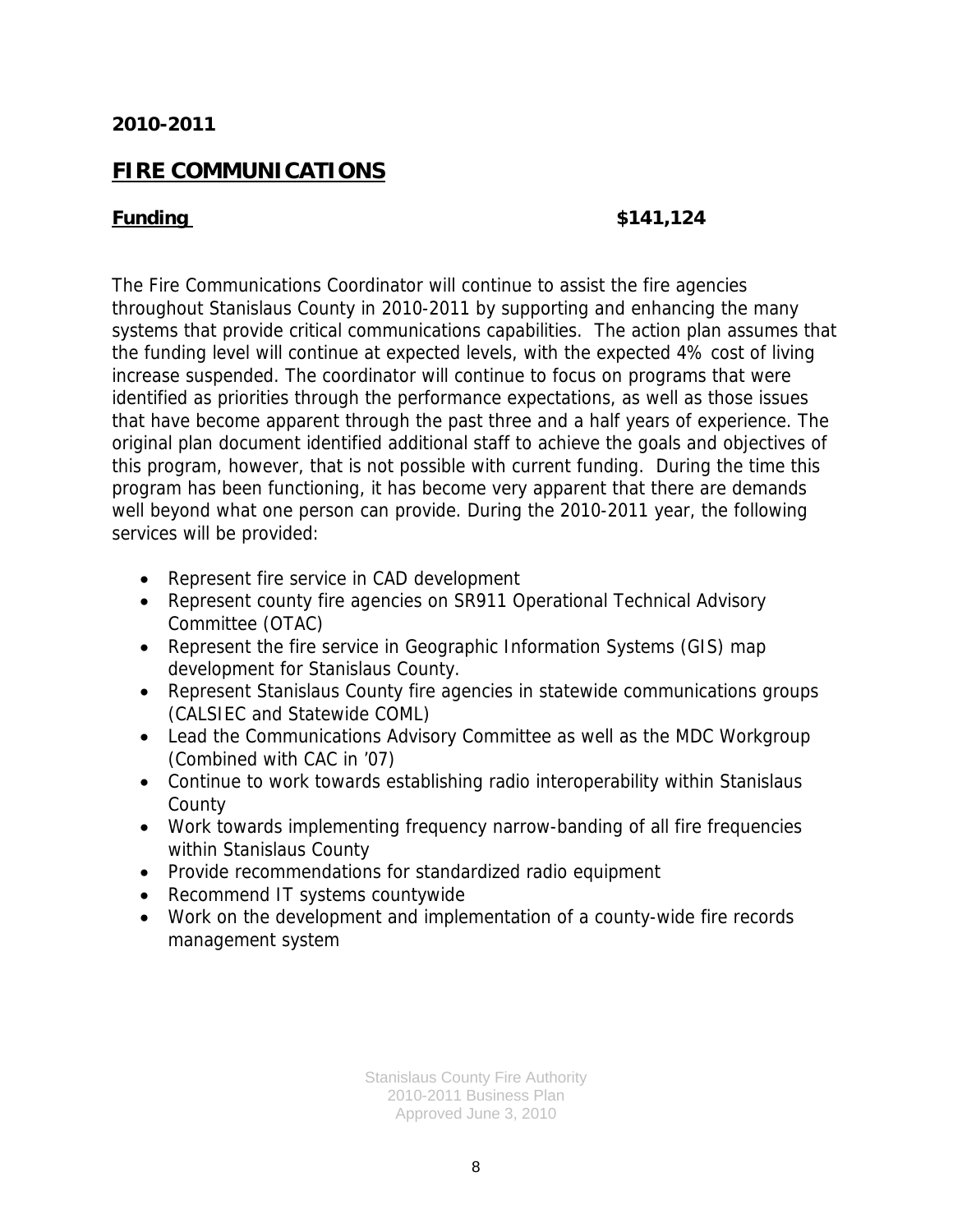# **FIRE INVESTIGATION SERVICES**

#### **Funding \$507,861**

The 2010-2011 Fire Investigation action plan assumes that the funding level from Less Than Countywide Tax will continue at the same level with the planned 4% cost of living increase suspended for another year. This funding will allow the Modesto Fire Department to provide investigation services and meet the following objectives:

- Determine origin and cause of fires in compliance with NFPA 921 guidelines.
- Provide documentation and assistance to law enforcement agencies for follow up of criminal fire investigations.
- Provide documentation and assistance to District Attorney's office regarding criminal fire investigations.
- Provide documentation and assistance to private fire investigators and insurance industry representatives regarding civil fire investigations.
- Establish an effective training program for chief and company officers to conduct preliminary fire investigations and initial origin and cause determinations following NFPA 921 guidelines.
- Establish effective lines of communications with other agencies to promote information sharing.
- Provide training for fire investigation staff to increase their skills and proficiency in the field of fire investigation.
- Continue to provide a monthly report to the Fire Authority that outlines the number of fires investigated, case status, dollar loss, and number of arrests by jurisdiction.
- Actively participate in the Stanislaus County Arson Task Force.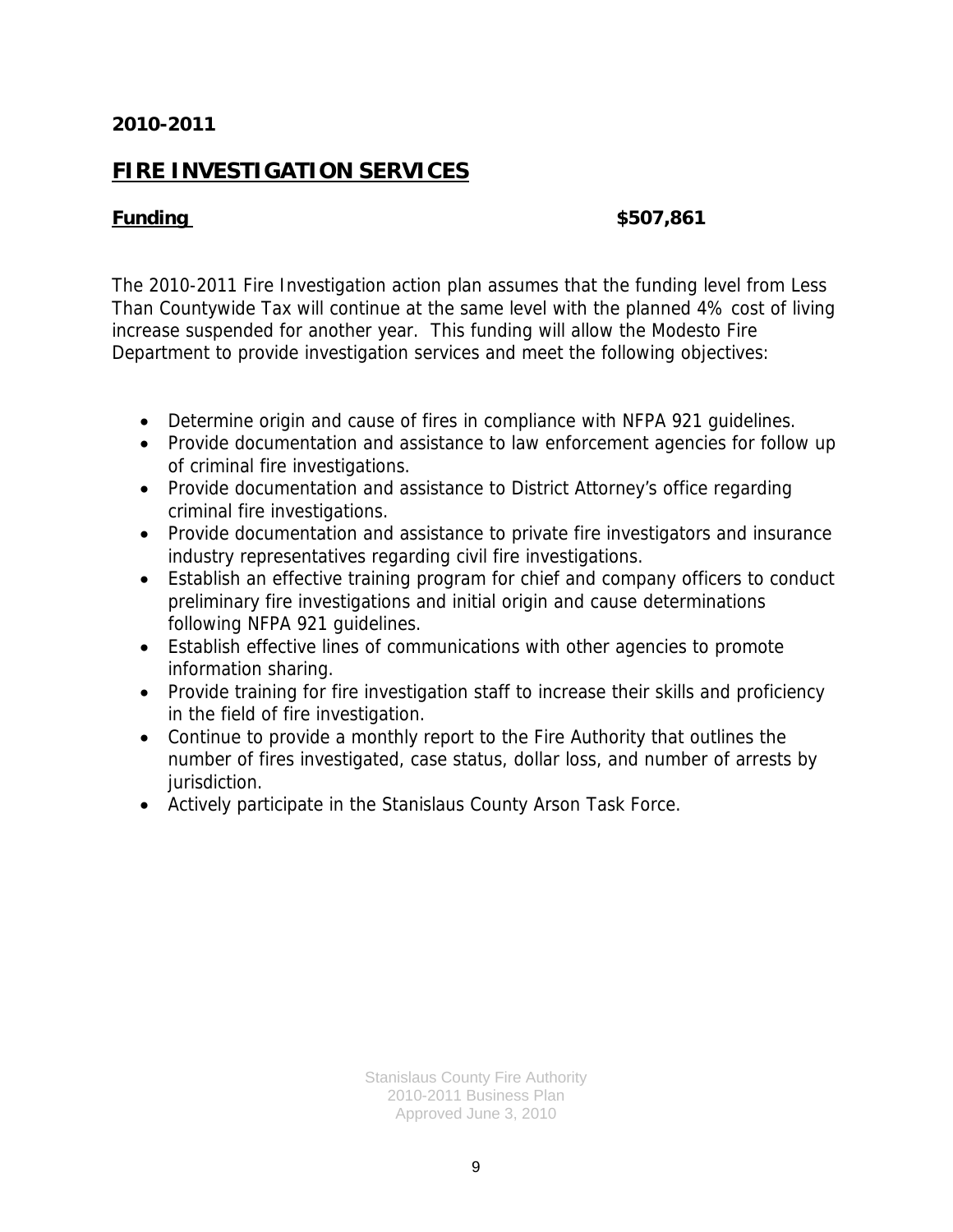# **FIRE PREVENTION SERVICES**

### **Funding \$573,133**

The 2010-2011 Fire Prevention action plan assumes that the funding level for the program will continue at expected levels, with the planned 4% cost of living suspended. This funding, will allow the following objectives to be addressed:

- Continue cooperation and communications between the Fire Marshal and Fire Districts regarding impacts of new development projects
- Develop a Service Level Agreement
- Assist districts with fire prevention needs assessment to determine appropriate service level option from Service Level Agreement.
- Maintain state mandated inspection program
- Increased target hazard and business inspection programs
- Continuously evaluate local fire and life safety codes and ordinances as they apply to current and proposed projects
- Active involvement in the code hearing process to ensure that Stanislaus County fire agencies may have input in the next code adoption cycle
- Continue with cooperative vegetation/ force clean program with the districts
- Continue implementation of a fire records management system for enhanced reporting processes and fee tracking
- Continue training program to increase knowledge and proficiency of Fire Prevention Specialists
- Continue to advocate a new business license process for the unincorporated area of the County that includes a fire prevention component
- Enhance partnerships with business community, groups and county departments
- Analyze fire prevention fees for cost recovery data
- Develop a countywide static rural water supply recommendation except for SRA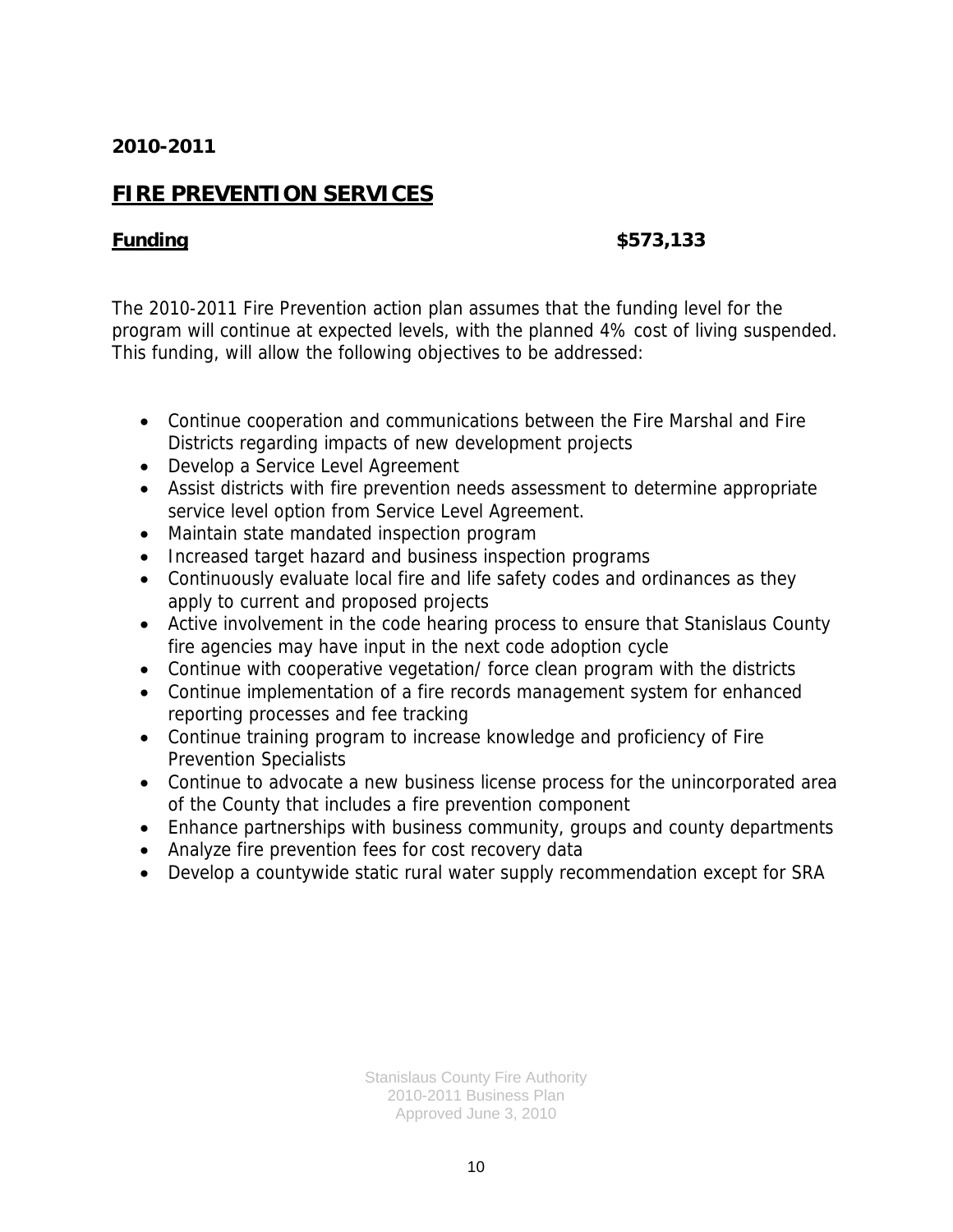# **FIRE TRAINING**

### **Funding \$168,455**

The Fire Training Coordinator will continue to assist the fire agencies throughout Stanislaus County in the 2010-2011 fiscal year by supporting, coordinating and enhancing the training opportunities offered to local agencies. The action plan assumes that the funding level will continue at the same level as last year, with the expected 4% cost of living increase suspended. The coordinator will continue to focus on programs that were identified as priorities through the performance expectations, as well as those issues that have brought to the Fire Training Advisory Committee. The following services will be provided:

- Assist local training officers in maintaining federal, state and local mandates
- Further develop countywide training program in response to identified needs
- Offer enhanced regional training events
- Further develop and maintain training standardization throughout the county
- Continue to work proactively to meet the training needs of all agencies
- Strengthen partnerships both locally and with statewide organizations to broaden training curriculum
- Create partnerships with state training officer groups and increase networking opportunities
- Develop and maintain a cadre of local and regional instructors
- Enhance training opportunities to meet CICCS requirements in accordance with NWCG and State CICCS
- Represent fire agencies as liaison to the RFTC and the MJC Fire Science Program
- Develop coursework to assist in establishing a countywide incident command team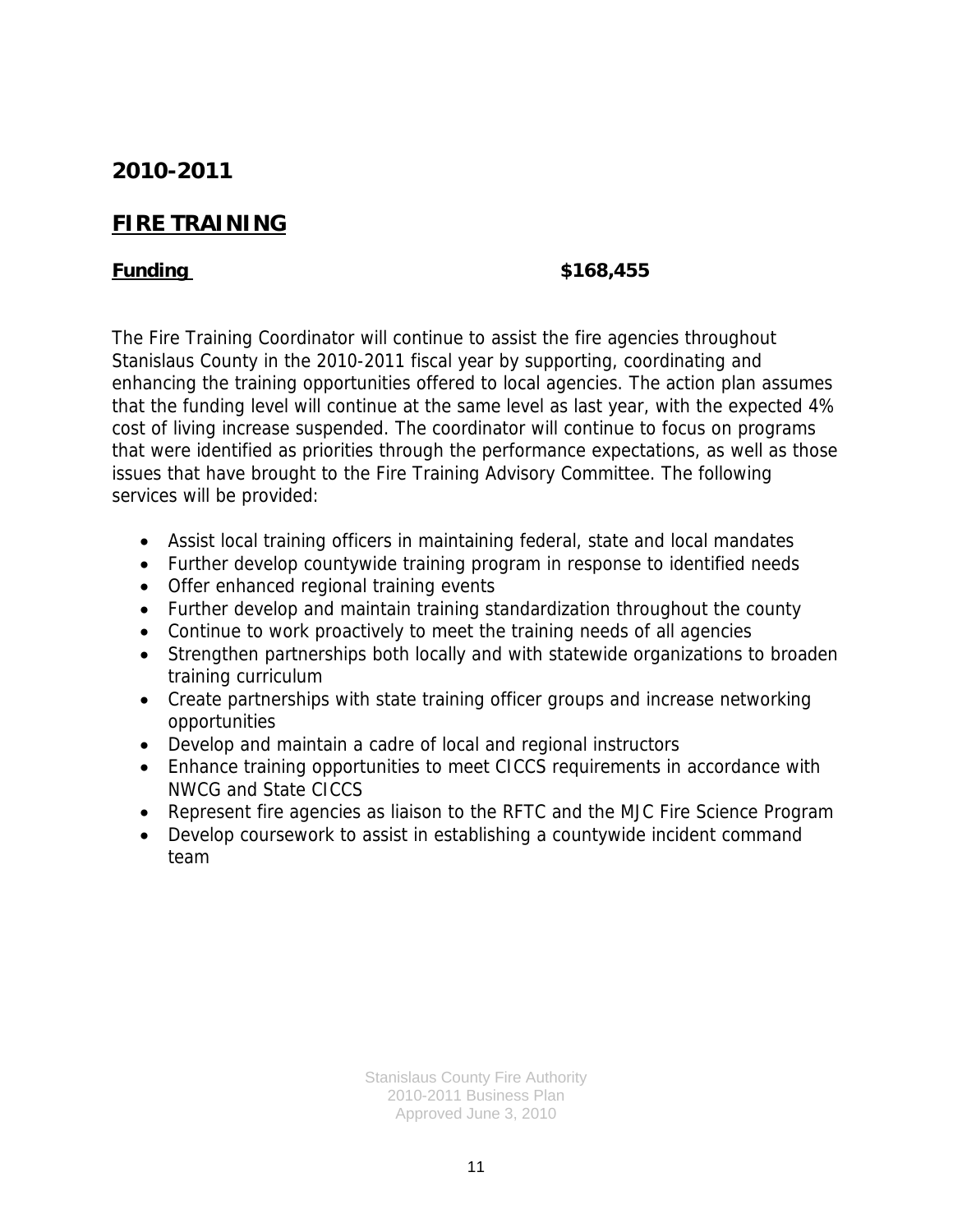### Stanislaus County Fire Authority Budget Worksheet Narrative June 2010

The following budget projection worksheet projects revenues, expenses, and use of fund balance through 2011-2012, the end of all the contract periods.

At the time the Fire Authority was formed, the County Fire Service Fund, through property taxes, had experienced significant growth on an annual basis for several years. The property tax revenue projections to fund the five year contracts for services were conservative; however, the unprecedented decline in property values and the downturn in the economy necessitated a revision in projections. The following assumptions were used in developing the 2010-2011 proposed budget:

- o Projected property taxes were reduced by 6%
- o The County General Fund Contribution for 2010-2011 has been reduced by 10%
- o Projected Fire Prevention Fees have been reduced by 10%
- o The use of fund balance was projected at approximately \$211,000

The following measures have been put in place to reduce costs:

- o The 4% annual inflation factor specified in the contracts has been suspended
- o The Admin./Finance support contract has been reduced through the elimination of the stipend paid to the Chairman and Vice-Chairman's agencies, and the reclassification of the position in the Fire Warden's Office
- o The Special Operations program was eliminated

The contract costs and the County costs applied to this fund are shown in the expense section. The net affect to the fund balance is outlined at the bottom of the page.

Over the next year, the Fire Authority will evaluate the services currently being provided, and revisit the priorities identified by the membership for recommendations for adjustments.